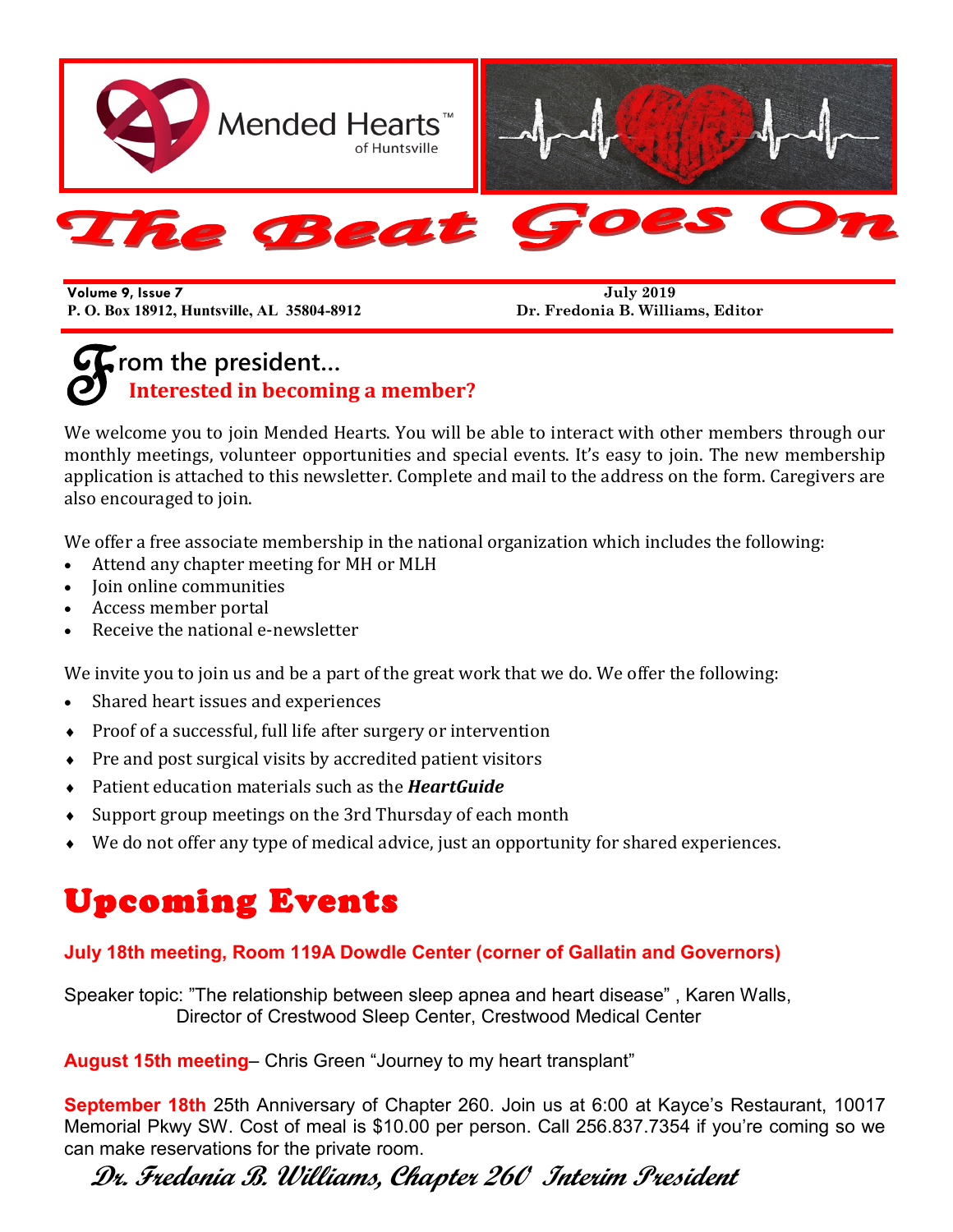



#### Coping with Heart Disease

#### Anxiety

Anxiety is a normal reaction to a scary, or unknown situation. You

may feel tense, nervous, or irritable. These feelings usually come from not knowing what to expect during your recovery, or how you will adjust at home or what your life will be like. It is a good idea to talk about your feelings with the people around you. Keep in mind that your family may be afraid. Talking together can be helpful. The information you learn in the hospital will help you feel more confident about taking care of yourself at home. This will help reduce your anxiety.

### Denial

Denial is when you think this cannot happen to me. Denial is a common reaction because having heart disease can be overwhelming. Denial temporarily helps to protect you from a stressful situation. Often, treatment for heart disease is not a cure for your disease, but it may help control your heart problem. Some changes in your life-style must be made to prevent problems in the future. If you cannot accept your heart disease over time, you should seek counseling.

### Depression

Feeling sad, lonely, or angry are common feelings with heart disease. These are signs of depression. Depression may result out of boredom or inaction. Weakness can result from inactivity and this may lead you to feel that you are not recovering fast enough. As a result you become more inactive, and therefore weaker.

#### Depression continued:

Many people become depressed after they go home. A good way to deal with the depression is to remain active. You may worry that you cannot return to your normal activities. Your strength and activity will return as you recover. Take one day at a time and set small progressive goals for yourself. Focus on what you can do, not what you cannot do.

## Role of Family Members or Friends

Family members may also become anxious and depressed if they do not understand your heart disease or what to expect during recovery. This is why your family needs to become involved in your recovery. Let them know what is going on, and what to expect in the future. Your family and friends can help support you if they understand. Talk to your family about changes in responsibilities such as money, chores, childcare and roles. It is better to talk about problems and solutions than to worry about problems, and not share them with your family.

#### **Overprotection**

Your family members or friends may become overprotective. They may be afraid of what has happened to you and want to protect you from further harm. These feelings are normal, up to a point. If you begin to feel angry, frustrated, or worthless because of their reaction, tell your family or friends. Family members need to know when they are being overprotective and learn how to be supportive instead. It will be easier to be supportive if they understand your recovery .

*Materials used with permission from CardioSmart.* 

*www.cardiosmart.org*

*All rights reserved.*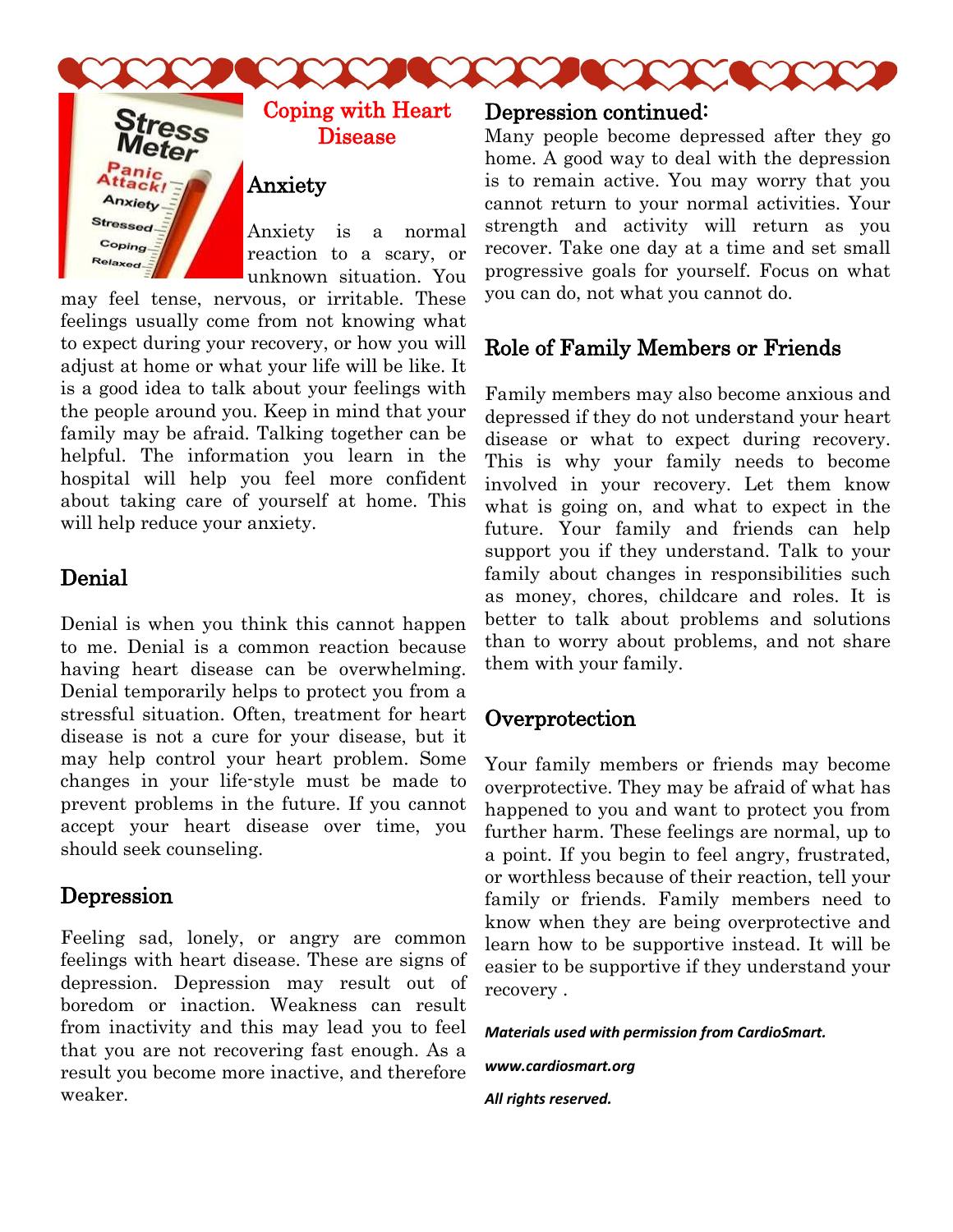#### Mended Hearts Donation Open up and say AHHH CardioSmart



Thanks to the generous donors who answered our appeal for financial donations to help offset the shipping charges incurred with the *HeartGuides* provided to heart patients by Accredited Visitors who visit patients. Mended Hearts, Inc pays for the **HeartGuides** but local chapters are now paying the shipping cost. Until recently, HeartGuides were shipped to chapters at no cost.

Donations to Mended Hearts are tax deductible. Donations may be mailed to Mended Hearts 260, P O Box 18912, Huntsville, AL 35804-8912.

Our treasurer will send you a thank you letter. Again, thanks to those who have responded.

Please continue to support our efforts to visit and offer encouragement and support to heart patients and their families.



Why your dentist is looking for more than a healthy smile

Your physician and dentist may be able to find clues about your overall health by looking into your mouth. Many people may not realize that good oral health may be important to their overall health; but emerging research suggests an association between severe gum disease and serious health conditions, such as heart disease and diabetes.

The CardioSmart Oral Health Condition Center will give you tools and steps to help you maintain a healthier mouth, a healthier heart and a healthier lifestyle. Be sure to tell your dentist if you have a heart condition and what, if any, medications you are taking for it.

#### Simple steps to improve your dental health

• Use a toothpaste with an antibacterial ingredient to help prevent gingivitis– a recommendation endorsed by the American Dental Association

- Brush for 2 minutes twice a day
- Floss daily
- Visit your dentist every 6 months.

Heart disease can take the form of any number of conditions that affect the heart and cardiovascular system.

The CardioSmart web site (www.cardio smart.org) provides an easy way to find information about the most common heart disease conditions, including heart attack, congestive heart failure, and hypertension (high blood pressure), among others.

Remember, the more you know about your condition and treatment options, the better off you will be. As always, talk to your doctor if you have any questions about the information presented in the newsletter, or if you would like additional information.



Eddie Landers had knee surgery June 28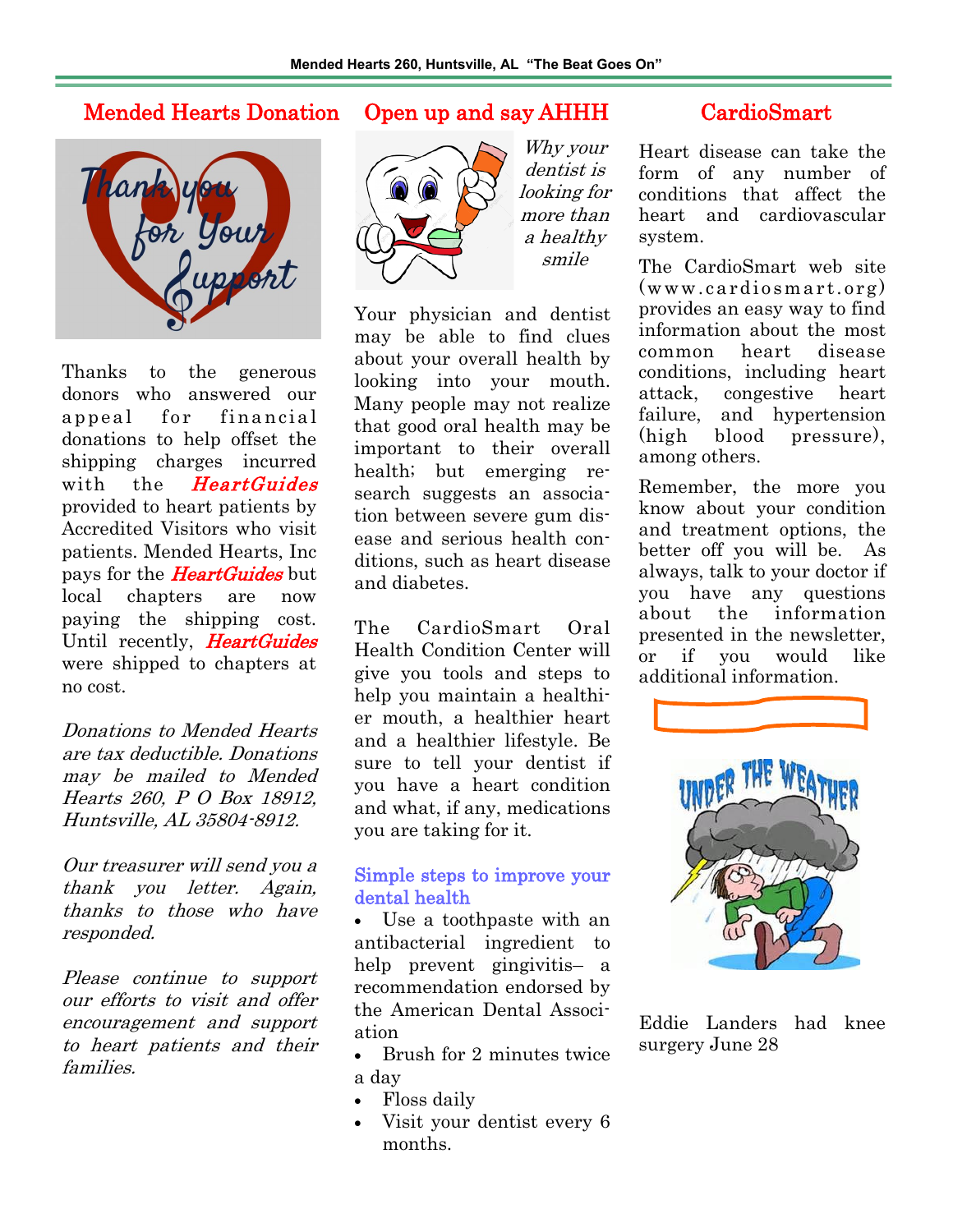

We recognize member birthdays and surgery dates referred to as Mendiversaries. Congratulations to everyone who is celebrating a heart procedure anniversary this month.

If we have your month listed incorrectly or you would prefer not to be listed, please notify the chapter president. If we are missing your celebration, let me know at 256.837.7354.



**July Birthdays**

Marty Burke Charlotte Bailes Harriett Littlepage **July Mendiversaries**

Donna Baldwin Karen Cloe Peggy Childress Lorenzo Jones Beth Magie Toccara Simpson Fredonia Williams



Mended Hearts<sup>™</sup>

*listening and sharing their experiences with strangers."* 

**OUR MISSION** is dedicated to inspiring hope and improving the quality of life for heart patients and their families through ongoing peer-to-peer support.

**OUR PURPOSE** is to offer help, support and encouragement to heart patients and their families.



#### **Chuckle for the day:**

Employee: Excuse me, sir, may I talk to you?

Boss: Sure, come on in. What can I do for you?

Employee: Well, sir, as you know, I have been an employee of this prestigious firm for over ten years.

Boss: Yes.

Employee: I won't beat around the bush. Sir, I would like a raise. I currently have four companies after me and so I decided to talk to you first.

Boss: A raise? I would love to give you a raise, but this is just not the right time.

Employee: I understand your position, and I know that the current economic downturn has had a negative impact on sales, but you must also take into consideration my hard work, proactiveness, and loyalty to this company for over a decade.

Boss: Taking into account these factors, and considering I don't want to start a brain drain, I'm willing to offer you a ten percent raise and an extra five days of vacation time. How does that sound?

Employee: Great! It's a deal! Thank you, sir!

Boss: Before you go, just out of curiosity, what companies were after you? Employee: Oh, the Electric Company, the Gas Company, the Water Company, and the Mortgage Company!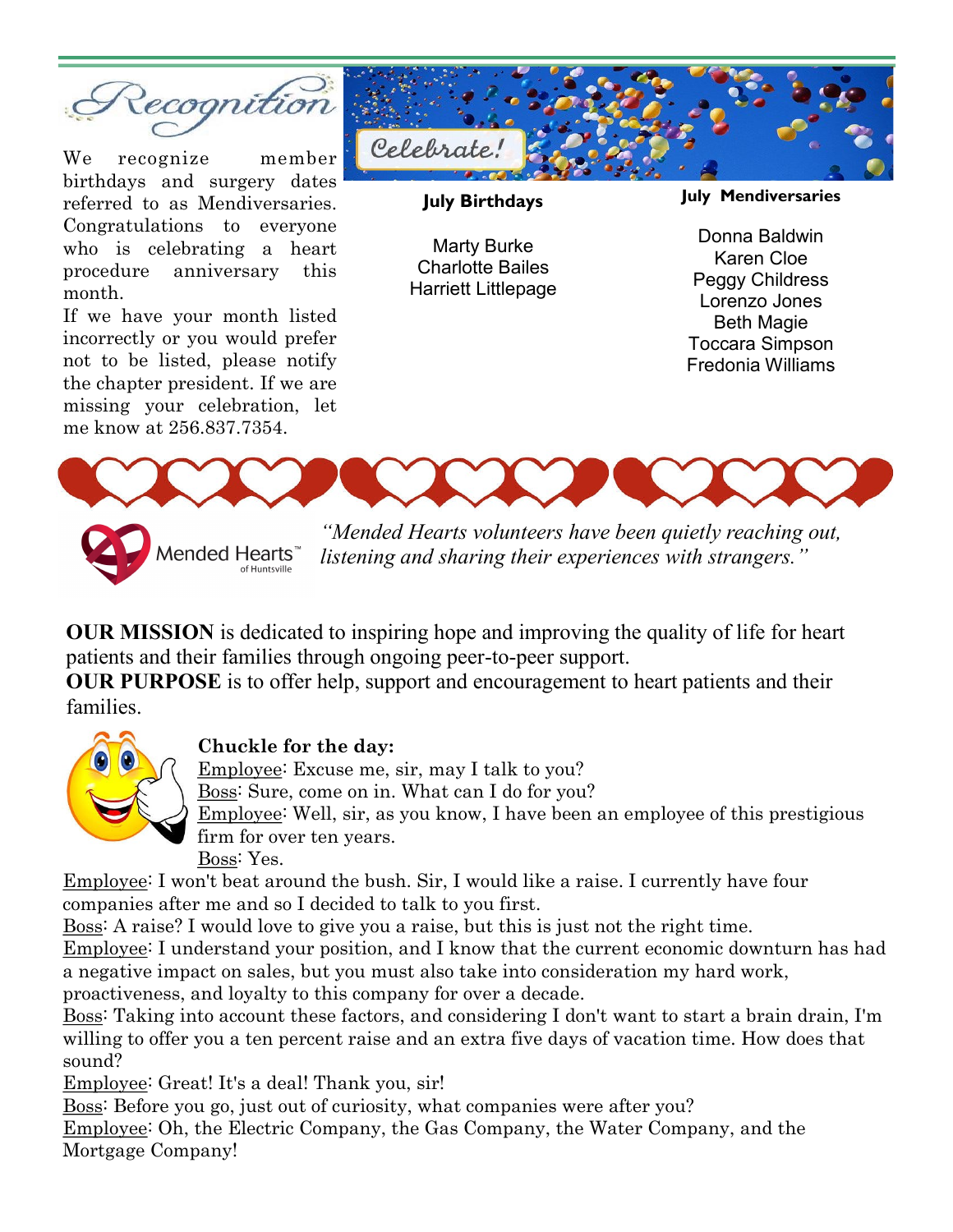



\_\_\_\_\_\_\_\_\_\_\_\_\_\_\_\_\_\_\_\_\_\_\_\_\_\_\_\_\_\_\_\_\_\_\_\_\_\_\_\_\_\_\_\_\_\_\_\_\_\_\_\_\_\_\_\_\_\_

Spouse \_\_\_\_ Child \_\_\_\_ Heart Patient

| <b>MEMBERSHIP FORM</b>                                                                                                                                                                                                                                                                                                                                                                                                                                                                                                                                                                                                                                                                                                                                         |                                                                                                                                                                                                                                                                                                                                                                                                                                                                                                                                                                                                                                                                                                                                                                                                  |
|----------------------------------------------------------------------------------------------------------------------------------------------------------------------------------------------------------------------------------------------------------------------------------------------------------------------------------------------------------------------------------------------------------------------------------------------------------------------------------------------------------------------------------------------------------------------------------------------------------------------------------------------------------------------------------------------------------------------------------------------------------------|--------------------------------------------------------------------------------------------------------------------------------------------------------------------------------------------------------------------------------------------------------------------------------------------------------------------------------------------------------------------------------------------------------------------------------------------------------------------------------------------------------------------------------------------------------------------------------------------------------------------------------------------------------------------------------------------------------------------------------------------------------------------------------------------------|
| NEW MENDED HEARTS NEW MENDED LITTLE HEARTS RENEWAL DATE                                                                                                                                                                                                                                                                                                                                                                                                                                                                                                                                                                                                                                                                                                        |                                                                                                                                                                                                                                                                                                                                                                                                                                                                                                                                                                                                                                                                                                                                                                                                  |
|                                                                                                                                                                                                                                                                                                                                                                                                                                                                                                                                                                                                                                                                                                                                                                | Chapter/Group _________ Member-at-large _______                                                                                                                                                                                                                                                                                                                                                                                                                                                                                                                                                                                                                                                                                                                                                  |
|                                                                                                                                                                                                                                                                                                                                                                                                                                                                                                                                                                                                                                                                                                                                                                | Phone <b>Phone</b>                                                                                                                                                                                                                                                                                                                                                                                                                                                                                                                                                                                                                                                                                                                                                                               |
|                                                                                                                                                                                                                                                                                                                                                                                                                                                                                                                                                                                                                                                                                                                                                                | I want to be a MH support volunteer: Yes<br>No.                                                                                                                                                                                                                                                                                                                                                                                                                                                                                                                                                                                                                                                                                                                                                  |
|                                                                                                                                                                                                                                                                                                                                                                                                                                                                                                                                                                                                                                                                                                                                                                | I am interested in CHD Parent Matching: Yes No                                                                                                                                                                                                                                                                                                                                                                                                                                                                                                                                                                                                                                                                                                                                                   |
| (Please check all that apply) I am a Heart Patient Caregiver CHD Parent Physician                                                                                                                                                                                                                                                                                                                                                                                                                                                                                                                                                                                                                                                                              | Healthcare Employee<br>RN                                                                                                                                                                                                                                                                                                                                                                                                                                                                                                                                                                                                                                                                                                                                                                        |
| <b>OPTIONAL INFO:</b> Race:                                                                                                                                                                                                                                                                                                                                                                                                                                                                                                                                                                                                                                                                                                                                    | Caucasian Black Asian Am. Indian Hispanic Other Caucasian Gender:<br>Male Female                                                                                                                                                                                                                                                                                                                                                                                                                                                                                                                                                                                                                                                                                                                 |
| Membership Levels: All membership levels are for ONE YEAR, renewed annually, except for Heart of Gold Lifetime Sponsorship.                                                                                                                                                                                                                                                                                                                                                                                                                                                                                                                                                                                                                                    |                                                                                                                                                                                                                                                                                                                                                                                                                                                                                                                                                                                                                                                                                                                                                                                                  |
|                                                                                                                                                                                                                                                                                                                                                                                                                                                                                                                                                                                                                                                                                                                                                                | Please choose your membership level and complete any appropriate payment information below.                                                                                                                                                                                                                                                                                                                                                                                                                                                                                                                                                                                                                                                                                                      |
| <b>INDIVIDUAL MEMBERSHIP</b>                                                                                                                                                                                                                                                                                                                                                                                                                                                                                                                                                                                                                                                                                                                                   | <b>FAMILY MEMBERSHIP</b>                                                                                                                                                                                                                                                                                                                                                                                                                                                                                                                                                                                                                                                                                                                                                                         |
| <b>Associate Member --- FREE</b><br>Can attend any chapter meeting for MH or MLH<br>Can join online communities<br>Can access Member Portal<br>Receives the National e-newsletter<br>Individual Member --- \$20 annual donation per person<br>All of the benefits of an Associate Member, PLUS<br>Membership Card<br>Car Decal - Select MH or MLH<br>One-time 5% off coupon for purchase from the MH store<br>One year annual subscription to Heartbeat magazine (\$30 value)<br>Bronze Member --- \$45 annual donation per person<br>All the benefits of a Full Individual Member, PLUS<br>Membership Pin<br>Choice of Drawstring Backpack or MH/MLH Notecards (10 pk)<br>5% off registration of any National (not regional)<br>MH/MLH Conference or Symposia | For members of one household with one mailing address only<br>Family Membership --- \$40 annual donation<br>* All of the benefits of an Associate Membership, PLUS<br>* One year annual subscription to Heartbeat magazine (\$30 value)<br>* Membership Cards for all members of the family<br>* 2 Car Decals - Select ___ MH or ___ MLH<br>* Each family member receives a one-time 5% off coupon for purchase from the MH<br>store. Use only one coupon per order.<br>Bronze Family Membership --- \$75 annual donation<br>* All the benefits of a Family Membership, PLUS<br>* One Membership Pin per member<br>* Choice of ___Drawstring Backpack or ___MH/MLH Notecards (10 pk)<br>* 5% off registration of any National (not regional)<br>MH/MLH Conference or Symposia<br>Family Members: |
| Silver Member --- \$100 annual donation per person<br>All the benefits of a Bronze Member, PLUS<br>* A Stainless Steel Mended Hearts Travel Mug<br>Gold Member --- \$250 annual donation per person<br>All the benefits of a Silver Member, PLUS<br>A Red Fleece Blanket                                                                                                                                                                                                                                                                                                                                                                                                                                                                                       | Spouse Child Heart Patient<br>Spouse Child Heart Patient                                                                                                                                                                                                                                                                                                                                                                                                                                                                                                                                                                                                                                                                                                                                         |
| * 10% off registration of any National Conference or CHD Symposium                                                                                                                                                                                                                                                                                                                                                                                                                                                                                                                                                                                                                                                                                             | Spouse<br>Child<br><b>Heart Patient</b>                                                                                                                                                                                                                                                                                                                                                                                                                                                                                                                                                                                                                                                                                                                                                          |

#### **\_\_\_\_ Heart of Gold Lifetime Sponsor --- \$1500 donation A one-time donation per individual**

\* All the benefits of a Gold member FOR LIFE, PLUS

\* 15% off registration fees at National MH/MLH Conferences / Symposia

\* Recognition in the next *Heartbeat* magazine after enrolling in the Heart of Gold

| Lifetime Sponsorship, in all special Heartbeat issues, and on our website's list of |  |  |
|-------------------------------------------------------------------------------------|--|--|
|                                                                                     |  |  |

| Lifetime Sponsorship, in all special Heartbeat issues, and on our website's list of                     | Note: National memberships are tax deductible less \$10.                                                                                                                 |  |  |
|---------------------------------------------------------------------------------------------------------|--------------------------------------------------------------------------------------------------------------------------------------------------------------------------|--|--|
| <b>PAYMENT INFORMATION:</b>                                                                             | If chapter dues / donations apply, they are tax deductible. Please pay<br>the chapter directly as shown here.<br>Please DO NOT send chapter dues to the Resource Center. |  |  |
| Membership Level                                                                                        |                                                                                                                                                                          |  |  |
| Additional tax-<br>deductible Donation to<br><b>Mended Hearts</b><br>Mended Little Hearts \$            | Chapter # 260<br>Annual Chapter Dues \$8.00                                                                                                                              |  |  |
| <b>TOTAL</b>                                                                                            | Additional Chapter Donation Amount \$                                                                                                                                    |  |  |
| Please make your check payable to<br><b>Mended Hearts, Inc.</b><br>1500 Dawson Road<br>Albany, GA 31707 | <b>TOTAL Paid to Chapter \$</b><br>Check payable to: MH 260<br>Mail to: P O Box 18912, Huntsville, AL 35804-8912                                                         |  |  |